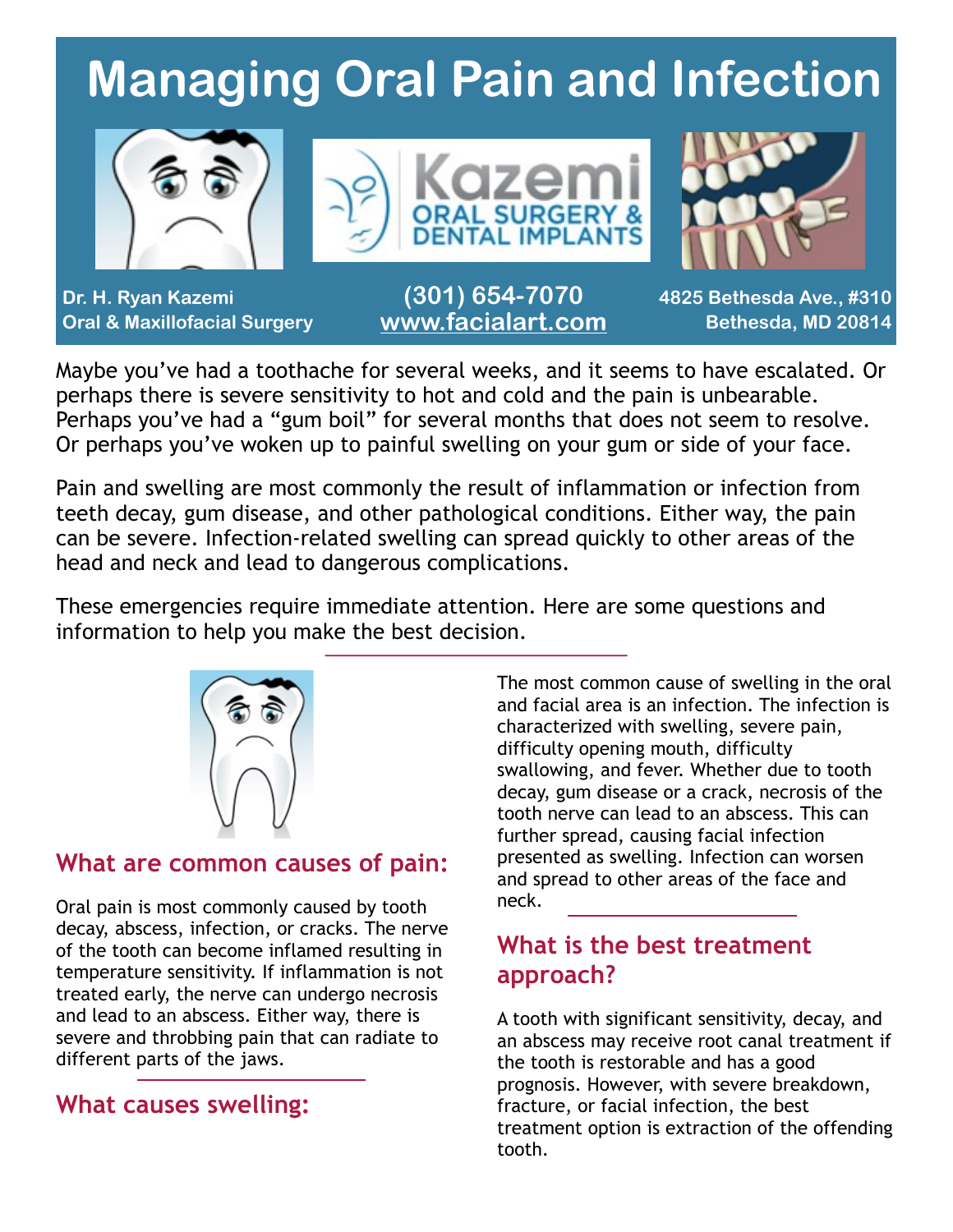#### **Emergency treatment for infection**

**includes: 1)** Elimination of the infection source (extraction or root canal treatment) **2)** Antibiotics and **3)** Drainage if indicated. There will be close collaboration between your dentist, oral surgeon, and endodontist.

Remember, antibiotics alone is not adequate for treatment of infections.

#### **How soon should I see a dentist?**

The presence of pain or swelling needs **immediate** evaluation by your dentist or oral surgeon. Infection can spread very quickly and cause life-threatening complications.



#### **What is the emergency treatment for pain:**

Pain and swelling can occur suddenly and progress rapidly. Early evaluation and immediate extractions or root canal treatment are the only ways to solve the problem. Until you can see your dentist or the oral surgeon, here is what you can do:

- 1. Take 400-600 mg Ibuprofen (2-3 tablets of Advil) or 500-1000 mg of Tylenol every four hours for pain.
- 2. If pain becomes more severe, you may take Vicodin or Tylenol #3 prescribed by your dentist.
- 3. Call your dentist immediately for evaluation or referral to an oral surgeon.
- 4. Mild inflammation may resolve by simply brushing the area and keeping it clean.
- 5. Treatment (extractions or root canal treatment) should be done as soon as possible before a potential increase in pain and infection.

#### **What is the emergency treatment for pain and swelling?**

If experiencing pain, facial or gum tissue

swelling, drainage of pus, or difficulty opening mouth, follow these instructions:

- 1. Take 400-600 mg Ibuprofen (2-3 tablets of Advil) or 500-1000 mg of Tylenol every four to six hours.
- 2. Contact Dr. Kazemi for immediate evaluation.
- 3. Begin antibiotic therapy immediately. If you can not see an oral surgeon right away, ask your dentist to prescribe antibiotics and pain medication.
- 4. The appropriate treatment should be done as soon as possible, before infection spreads and involves other areas of face with potential life-threatening consequences. The treatment may include extraction and drainage of infection.
- 5. Do not apply ice. It does not improve swelling caused by infection.
- 6. Do not place heat pack on face as it can draw the pus from the infection towards the skin and cause scarring.

#### **How long before pain and swelling resolves?**

Following appropriate treatment, pain subsides significantly and resolves completely within five to seven days. Pain medications can provide relief during this period. Swelling responds well to the treatment and antibiotics and resolves gradually over seven to 10 days.

### **Safety of the procedures:**

Emergency oral procedures are safe and predictable when performed by a skilled and experienced oral surgeon. Specialized instruments and techniques are used for teeth extractions. Dr. Kazemi specializes in management of oral pain and infections and has treated thousands of patients successfully. The office is also designed and equipped for such oral surgical procedures and his team receives specialty training and education for total patient care. Methodical, exacting, and detailed protocols are followed strictly to make sure every patient has a safe, comfortable, and successful extraction.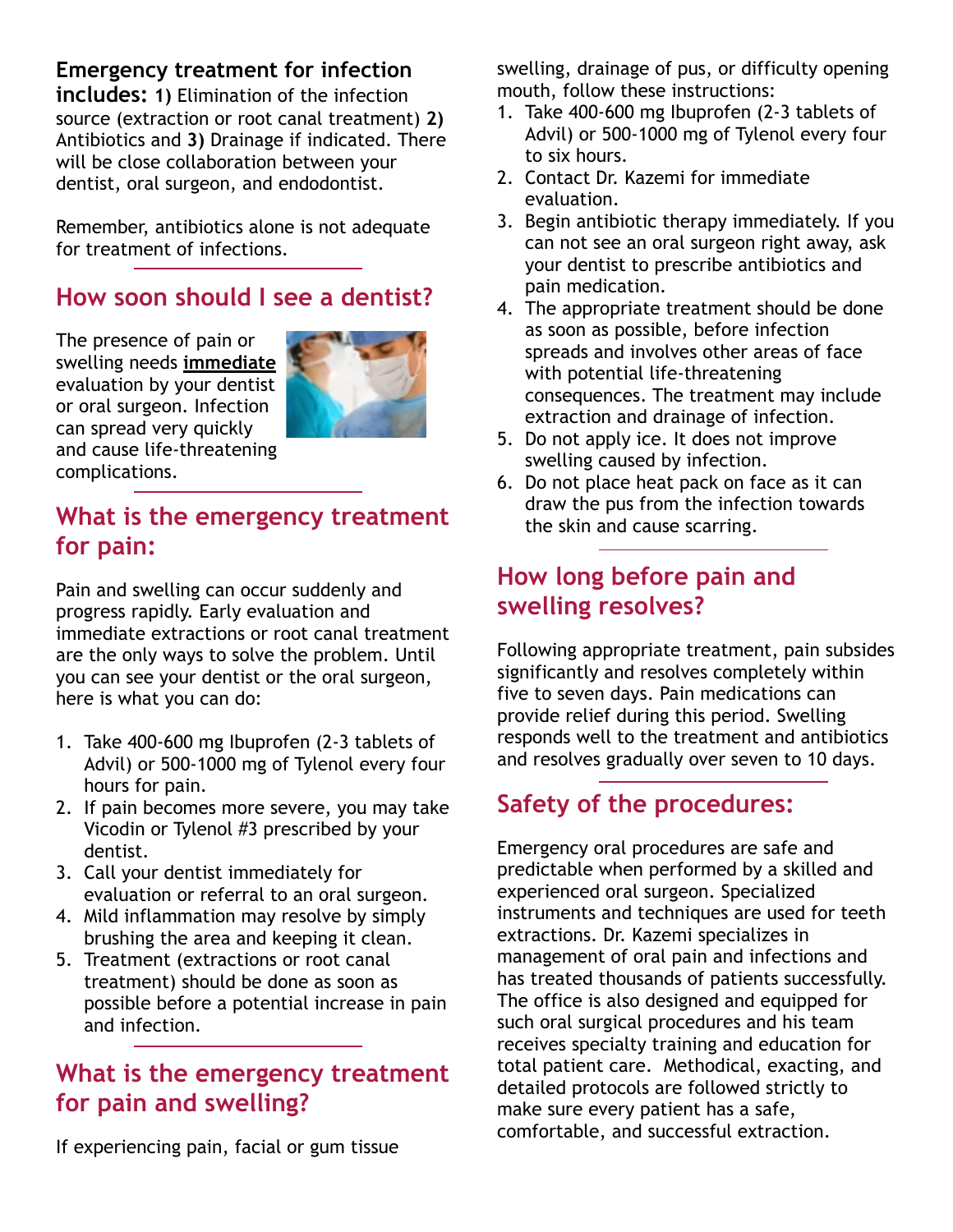#### **What is the best anesthesia option for emergency treatments and how safe are they?**

The best way to manage anxiety and make sure you have the best possible experience is to opt for IV sedation. It is the most recommended and chosen by many patients. Dr. Kazemi is trained and licensed in administering office anesthesia. Its safety is attributed to continued monitoring techniques, the short-acting nature of the medications, availability of emergency equipment, and most importantly proper training of the surgeon and the staff. Other options are local anesthesia, with or without nitrous oxide (laughing gas) but patient is completely awake and fully aware of the procedure.

IV sedation is a very safe and predictable in healthy patients when administered by an experienced clinician with proper training and accepted protocol. The patient is continually monitoring during anesthesia and emergency equipment is on hand, if necessary. The medications used have a long history of safety and are short-acting. Anesthesia is also safe in patients with respiratory problems or cardiovascular disease, providing that precautions are taken. To avoid possible airway compromise, patients with severe upper respiratory compromise, such as severe cold with stuffy nose and productive cough are asked to postpone the surgery until they feel better.

The facility is equipped with emergency equipment and medications and the entire team is trained to manage any possible complications quickly and properly. The surgeon is CPR and ACLS certified and can manage any complications that arise effectively and quickly. Suburban Hospital is in close proximity in the event additional assistance is required.

#### **Managing your anxiety about having surgery:**

Anxiety is not uncommon among people having their wisdom teeth extracted. This anxiety is mostly related to hearing of others' bad experiences with excessive pain, swelling, and complications. We resolve this in several ways. First, the use of IV sedation allows patients to nap during the surgery. This helps greatly to make them comfortable and reduce anxiety. Second, patients will be cared for by a group of affable staff members who take time to personally connect with each patient and allay their fears and concerns. Third, the surgery is done conservatively, which minimizes or avoids swelling, pain, and complications.

#### **How soon can you return to work, school, or normal activities?**

Most patients return to work, school, or some normal activities one to two days after surgery. Most schedule their surgery on a Friday and are ready to return to work or class by Monday. There is no problem with traveling or flying the following day, although it's best to rest for a day or two. Of course, there are always variations in overall response and recovery.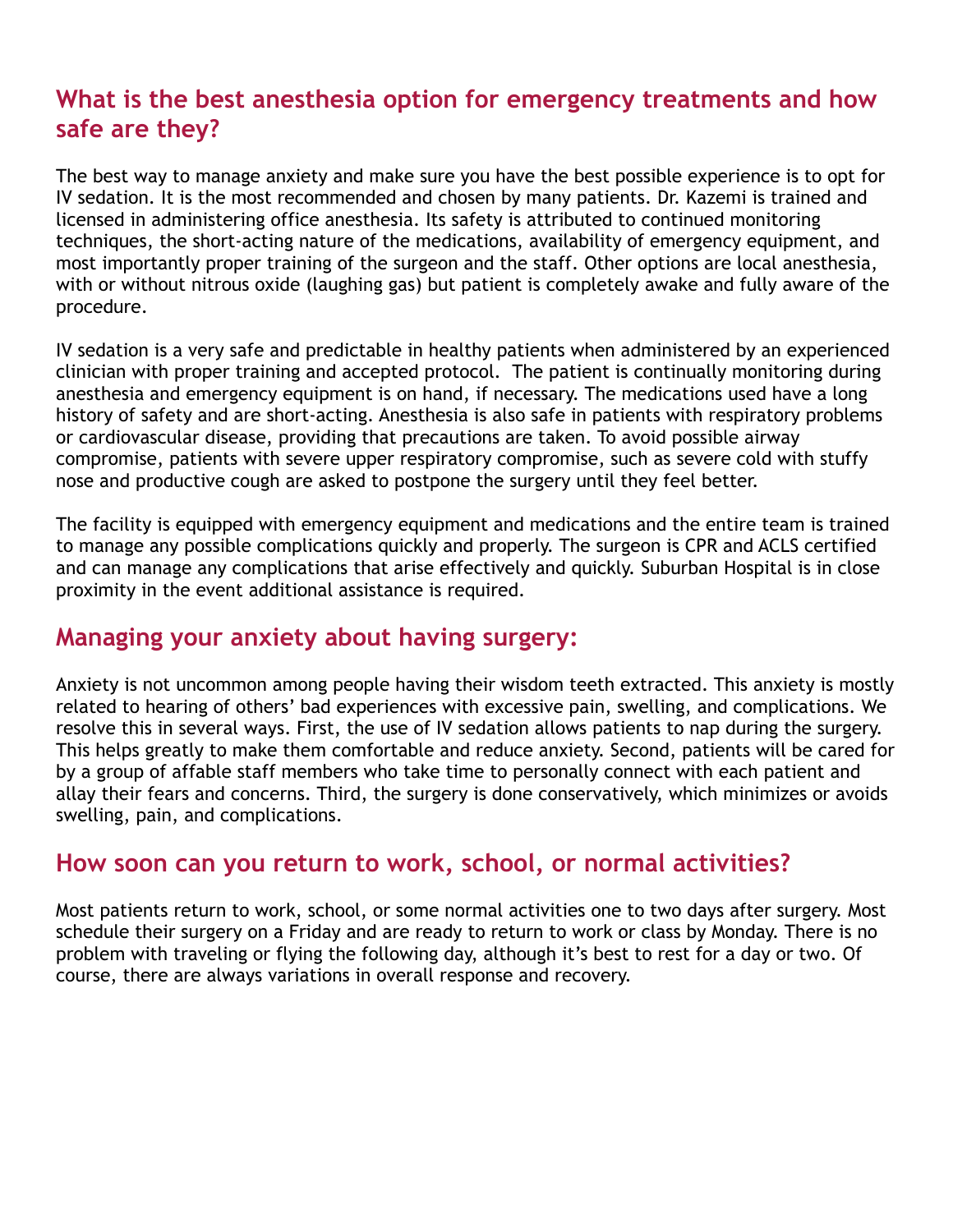#### **What is the expected recovery?**

If you required extraction of a tooth and possible incision and drainage of the associated infection, the recovery may be longer than usual. It is important to complete the antibiotics as prescribed and follow these instructions:

- •**Pain:** Level and duration of pain depends on the complexity of the surgery, technique, and patient's tolerance. Most patients experience three to four days of elevated pain, commonly managed with pain medications such as Vicodin or Percocet. As pain gradually diminishes over the next two to three days, Ibuprofen (Advil) or Acetaminophen (Tylenol) can be used. After seven to ten days, most patients no longer have pain and may stop their medications.
- •**Swelling:** Any swelling related to infection resolves gradually seven to 10 days. It is very important to take your antibiotics as prescribed and complete its course. Swelling related to surgery will maximize in 36 to 48 hours following procedure, and gradually taper over the next five to seven days. Ice helps to reduce surgical swelling in the first 24 hours, but ineffective for infection-related swelling.
- •**Diet:** Upon arrival home, patients may have water, juices, soups, shakes, puree, and very soft food. A soft diet is recommended up to five to seven days. No hard, crispy, or spicy should be eaten during this period. The general rule is if you have to chew, it's probably too hard. After seven days, patients may gradually return to normal food.
- •**Activity:** Get plenty of rest on the day of surgery. Some patients may feel well enough the following day to walk and go out. That's all right, but take it easy. Avoid strenuous activities for the first two to three days. Refrain from sports, lifting, or doing anything that requires exertion. After three days, if patients feel more comfortable, they can walk, go for a gentle swim, or do very low-impact exercise. Mild activities may cause some pain but not enough to disturb the surgery site or open the sutures.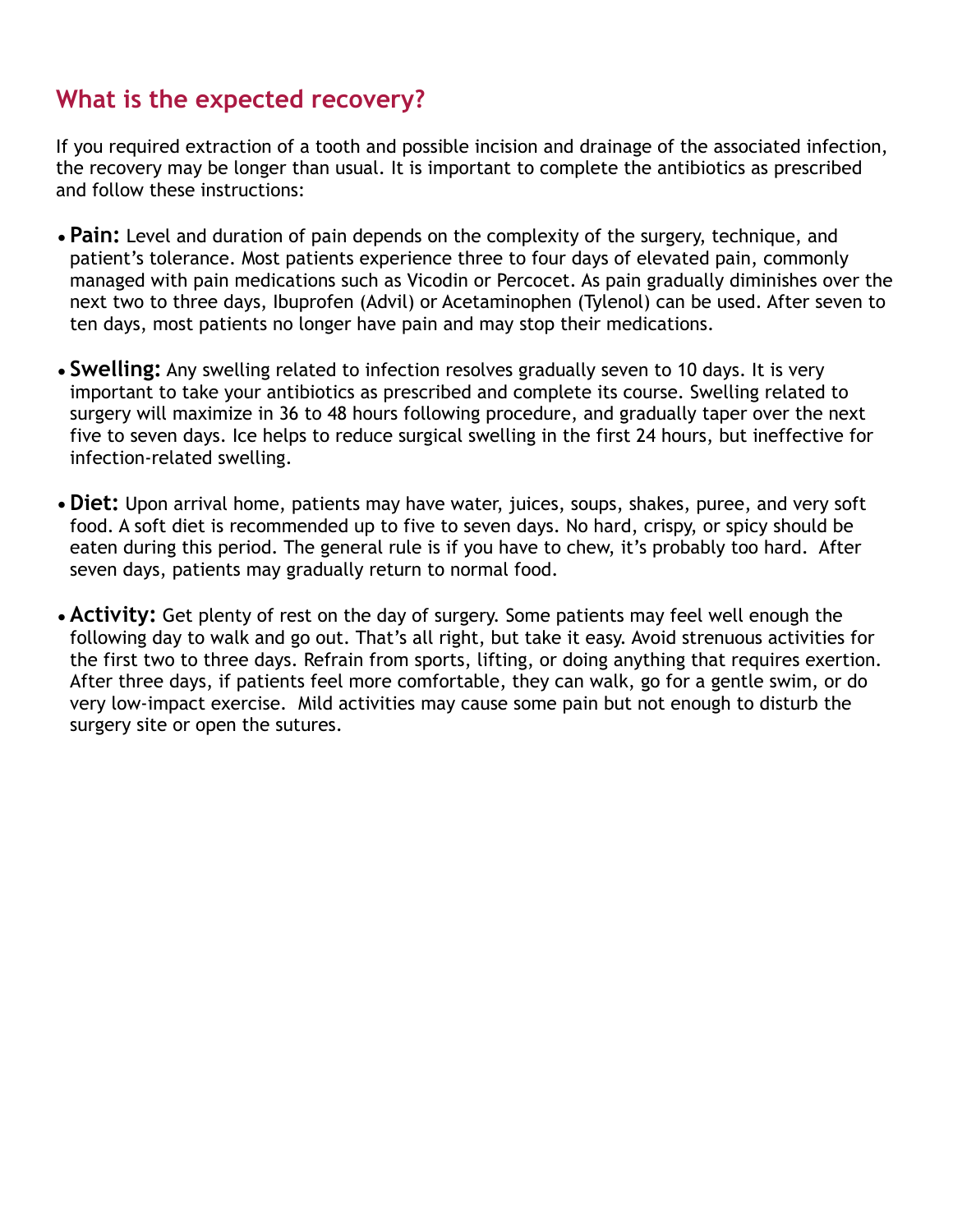# Planning Your Visit



#### **Planning the procedure around your schedule:**

We understand that taking time off work or school for a procedure may be challenging. Therefore, we have designed the **All-In-One Visit** program that provides both consultation and procedure on the same day. Post-operative follow-up, although always recommended, can be done via telephone or email.

Forms maybe completed prior to your visit on our Web site or by fax. These prearrangements make it easy to have diagnostic X-rays, consultation, and procedure completed **all on the same day.** Finally, in five to seven days, Dr. Kazemi will check up on patient's progress via phone or email. If there was infection related swelling, several follow up appointments may be necessary. As a convenience, prescriptions are available right in our office. We offer a flexible appointment schedule, Monday through Friday between the hours of eight and five, and early morning or late-day appointments per special arrangements. Weekend appointments are available for our VIP and presidential service packages and can be reserved per special arrangements.



#### **What your escort can do during your procedure?**

Your loved ones can relax in our lounge and enjoy a cup of tea or coffee and read the daily newspaper and wide selection of magazines. Or take advantage of our free Wi-Fi computer lounge to check emails and browse the internet on either your computer or ours. They may also take a stroll on convenient Bethesda Avenue and visit the many stores, coffee shops, and restaurants. We'll

call them when procedure is complete so they can return to office and join you in the recovery room.

## **Necessary** i**nformation prior to the procedure:**



•Patient registration form, medical history, signed HIPAA forms. All forms may be completed online or sent by fax prior to your visit.

•Referral form from your dentist indicating the recommended wisdom teeth for extraction and other treatments.

•Panoramic X-ray done within the past six months. Your dentist may send it to

us electronically or give you the film to bring. If you don't have a panoramic X-

ray, we can obtain one in our office.



#### **What is the cost, payment options, and insurance protocol?**

The cost of the surgery depends on the number of teeth extracted, need for drainage of infection, and type of anesthesia. Once an X-ray has been reviewed and treatment plan completed, the exact cost will be discussed. Wisdom teeth

extraction and anesthesia are often considered under dental insurances. We have several payment options including short- and long-term plans. Those with insurance may choose to pay the surgical fees and receive reimbursement directly from their insurance company, or pay an approximate copay and we will submit the necessary claims. If you need special financial assistance to prepare for your desired procedures, a separate consultation appointment is recommended.